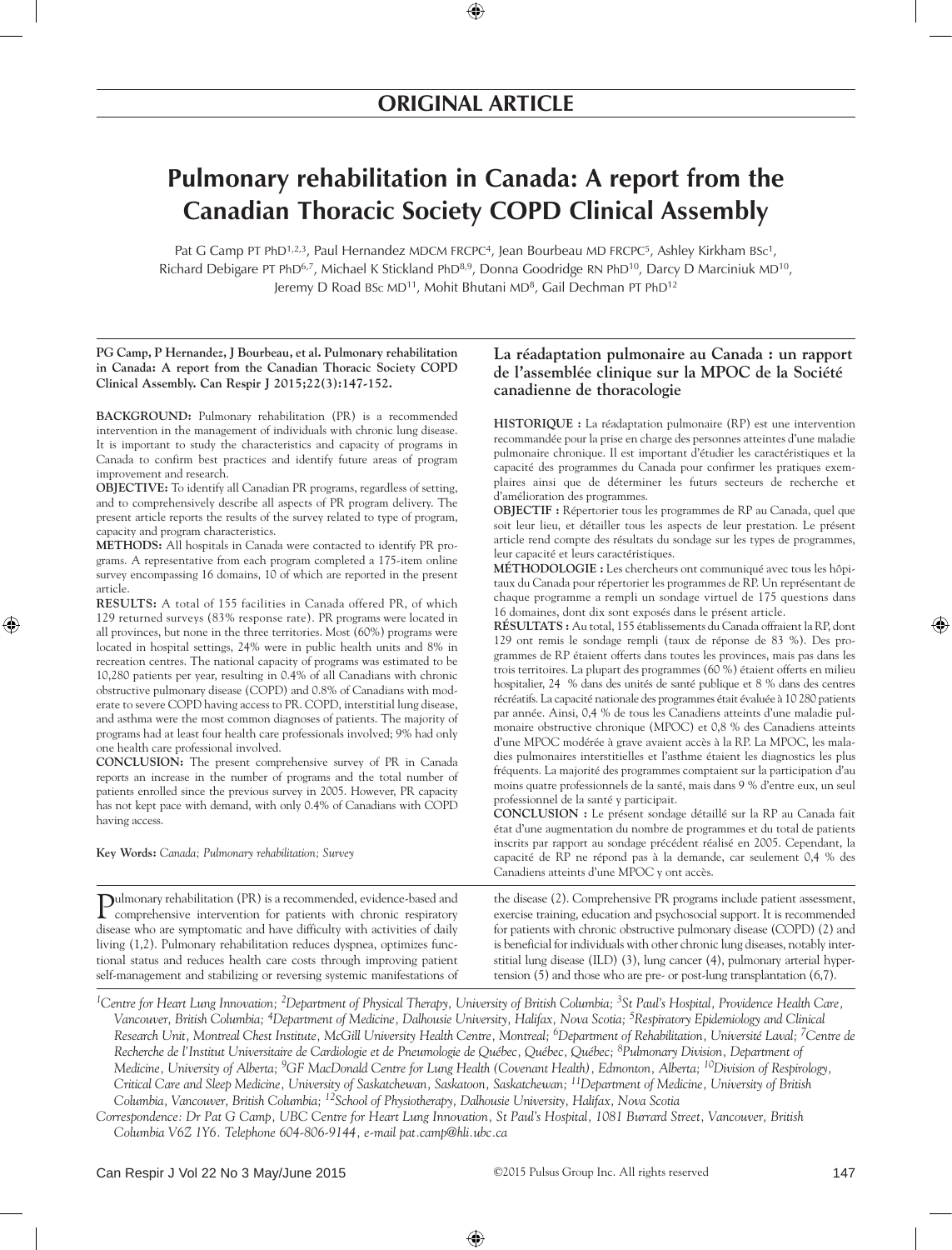| <b>TABLE 1</b><br><b>Pulmonary rehabilitation survey domains</b> |                                                                       |  |
|------------------------------------------------------------------|-----------------------------------------------------------------------|--|
| 1. Location and type of program                                  | 9. Maintenance and follow-up                                          |  |
| 2. Barriers to access                                            | 10. Program performance indicators                                    |  |
| 3. Capacity, completion                                          | 11. Assessment and outcome measures                                   |  |
| 4. Diagnoses                                                     | 12. Aerobic exercise testing, prescription                            |  |
| 5. Health care professionals                                     | 13. Resistance exercise testing, prescription                         |  |
| 6. Funding and resources                                         | 14. Continuing professional development                               |  |
|                                                                  | 7. Exercise training and education 15. Research and network interests |  |
| 8. Action plans, advance care<br>plans                           | 16. Training opportunities                                            |  |
| .                                                                |                                                                       |  |

*Domains 1 to 10 are reported in the present article*

Despite these benefits, access to PR in Canada and elsewhere remains low. In 1999, Brooks et al (8) reported on a Canadian survey of 36 PR programs and noted the low capacity of these programs to provide care for the patient population. This survey was repeated in 2005 (9) and, although the number of facilities offering PR programs had increased to 60, it was estimated that only 1.2% of the COPD population had access to PR in their community. At that time, PR was not available in the Canadian territories, Prince Edward Island or Newfoundland and Labrador. Similarly, a 2004 survey of programs in the United Kingdom reported that fewer than 1% of COPD patients had access to PR (10).

Although it is just 10 years since the last Canadian survey of PR programs was conducted, there are several areas that warrant an update. The 2005 survey targeted hospitals with >250 beds, rehabilitation centres and rehabilitation programs identified by the Canadian Lung Association and provincial lung associations; however, PR services are often located in community-based facilities and smaller hospitals. Therefore, the 2005 survey may have underestimated the availability of PR in Canada, particularly in smaller communities. In addition, several provinces are exploring the use of novel methods of delivering PR, including home-based programs or telehealth (11), and more information about these types of programs is needed. Finally, a new survey that identified all programs in Canada could lead to the creation of a national registry of programs to enable the continuing professional development of PR health care professionals.

Results from other PR surveys in the United States (12) and Europe (13) have been recently published; however, those surveys were brief (12 to 15 questions), had few respondents from Canada, and did not describe all aspects of PR delivery and care. Therefore, the Canadian Thoracic Society COPD Clinical Assembly aimed to identify all Canadian PR programs, regardless of setting, and to comprehensively describe all aspects of PR program delivery. The present article reports the results of the survey related to type of program, capacity and program characteristics.

#### **Study team**

## **METHODS**

The study team consisted of members of the Canadian Thoracic Society COPD Clinical Assembly. The COPD Clinical Assembly has representation from the Canadian Thoracic Society and the Canadian Respiratory Health Professionals, which are the two health professional societies of the Canadian Lung Association.

#### **Survey development**

To create the current survey, questions from other surveys of PR were used (9,12,13), but the scope of the survey was expanded to include 16 domains (Table 1). These domains included questions on program delivery (eg, type of program, frequency of sessions, duration); patient access and completion (eg, capacity, referral source, wait lists, completion rates and barriers to access); resources (eg, funding, equipment); health care professionals involved; aerobic and resistance exercise testing, prescription and outcomes; education topics and the use of certified respiratory educators; continuing professional development; and health care professional training needs. The online survey was created using FluidSurveys (Fluidsurveys, Canada) and had >175 items, with several items having multiple components. The survey was initially tested by members of the COPD Clinical Assembly and by four staff members of PR programs, and was subsequently revised based on their feedback. The estimated time to complete the survey was 45 min. The full survey can be found at <www.respiratoryguidelines.ca/2015-cts-report-pulmonary-rehabilitation>.

#### **Program identification and recruitment**

Canadian PR programs were identified through a variety of sources. The lists of PR programs were obtained from the Canadian Lung Association (www.lung.ca/respDB/search-pulmonary-rehabilitation\_e. php) and the COPD Patient Network (www.copdcanada.ca) websites, as well as website searches using Google and Internet Explorer. Search terms included the words "pulmonary rehabilitation", "respiratory rehabilitation", "exercise programs", "chronic lung disease", "COPD" and "provinces". The respiratory therapy and physical therapy departments of all hospitals listed in Scott's Health Care Directory (14) were telephoned to enquire whether a PR program existed in their facility. In Quebec, the registry of the *Régie de l'assurance maladie Québec,* which identifies all PR programs in the province, was used. During all telephone contacts, program staff were asked whether they knew of any PR programs in their community or in neighbouring communities.

Once a potential program was identified, each program representative was contacted to obtain basic information and confirm eligibility for the survey. PR was defined as a program that focused on chronic lung disease patients and included assessment and more than one session of aerobic exercise. Generic chronic disease management or wellness programs that enrolled participants with any chronic disease, including respiratory disease, for the purposes of exercise and education support were not considered to be PR for the purposes of the present survey. Inpatient acute care rehabilitation programs for individuals with exacerbations of chronic respiratory disease were not included; however, inpatient programs for patients with chronic respiratory disease were included. Once a program was verified as being eligible for the survey, the key contact person for the program supplied their e-mail for ongoing contact.

#### **Procedure**

Ethics approval for the current study was obtained from the Providence Health Care/University of British Columbia Research Ethics Board (Certificate H12-02380). The study was funded, in part, by the Canadian Thoracic Society.

Each program representative was invited to participate through an introductory e-mail that outlined the purpose of the survey along with a letter of consent, the survey link and a unique alphanumerical password to preserve anonymity. Follow-up e-mails were sent approximately four weeks after the initial e-mail, and then a follow-up telephone call was made if there was no response to the e-mails. Each institution answered one survey. If an institution had multiple sites or different program types (ie, hospital based or telehealth), additional survey links were issued. Survey responses were downloaded into a spreadsheet. Two survey completion reminders were also sent. Program representatives were contacted by telephone or e-mail if there were missing answers or the need for clarification to a response provided.

#### **Data analysis**

The present article provides the results related to domains 1 to 10 of the survey (location and type of program; barriers to access; health care professionals; capacity, frequency, duration; diagnoses; funding and resources; exercise and education; action plans, advance care plans; maintenance and follow-up; and program performance indicators).

Program locations were mapped using the open access maps from the Government of Canada (15). SAS version 9.4 (SAS Institute Inc, USA) and Microsoft Excel (Microsoft Corporation, USA) were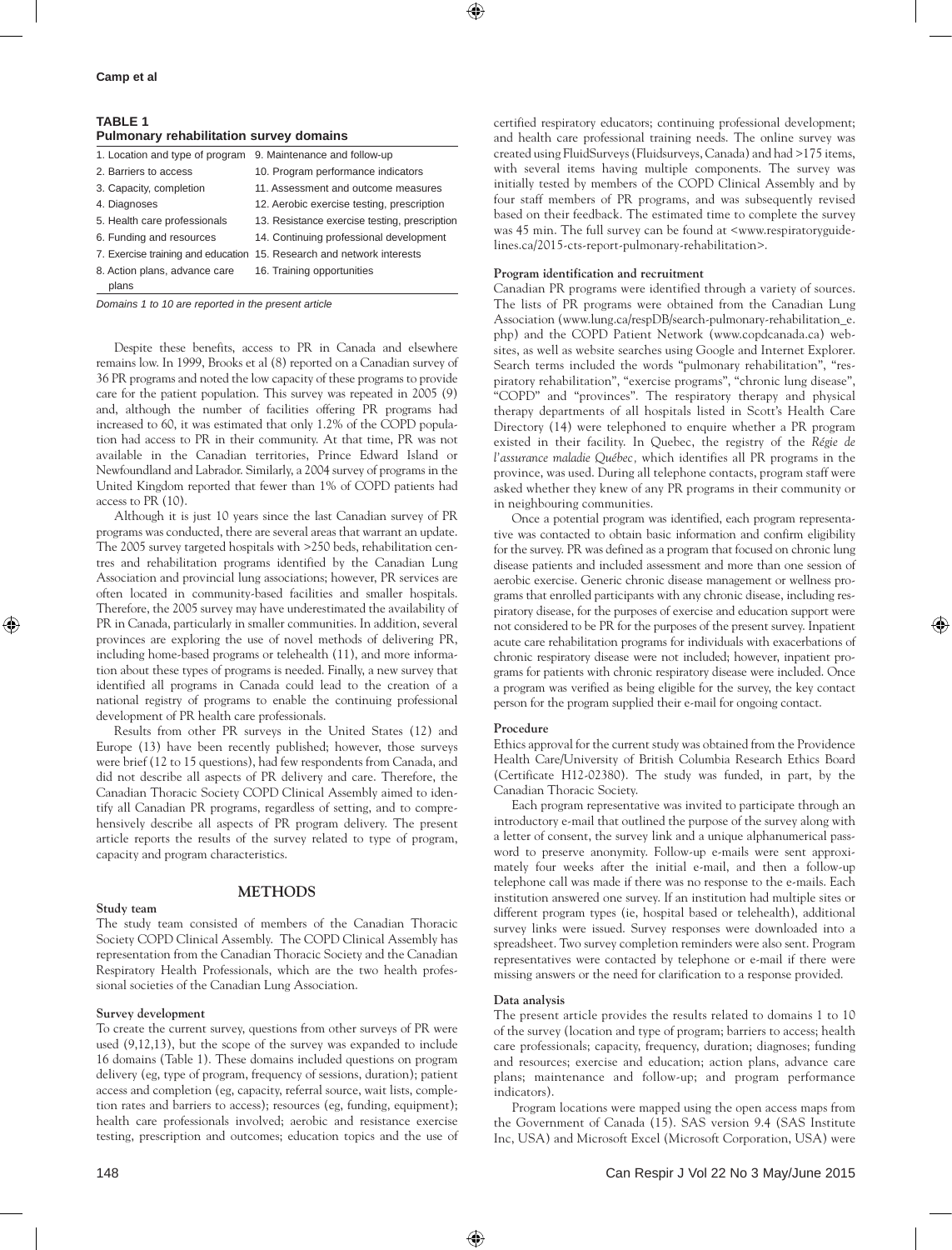

**Figure 1)** *Map of Canada indicating all identified programs (15)*

used for the statistical analyses. Counts and proportions, means and SDs, and medians and interquartile ranges (IQRs) were calculated where appropriate.

## **RESULTS**

#### **Program location and type, capacity and barriers to access**

In total, 155 PR programs in Canada were identifed and sent surveys; responses were received from 129 (83% response rate). At least one PR program was located in each Canadian province, but no programs were identified in the three territories. Figure 1 is a map of Canada with all identified programs. The majority of programs followed the Canadian population distribution and were located near the Canada/ United States border. However, Alberta and Saskatchewan had programs distributed throughout the provinces. Most programs (60%) were hospital-based outpatient programs, although approximately 24% were located in public health units offsite from a hospital location. Eight percent of programs were located in recreation centres (Table 2).

The mean (± SD) number of individuals enrolled in PR was 84±98 per program per year. Fifty percent of programs enrolled <50 individuals per year. Based on these figures, the national capacity of Canadian PR programs was estimated to be 10,280 individuals per year. Respondents reported that the top three barriers to increasing access to PR were the lack of staff time to deliver PR (38%), limited effectiveness of current referral systems (19%), and the travel distance and/or time for patients (10%) (Figure 2).

Program completion rate was high, with 110 (87%) programs reporting that >60% of patients completed PR (Table 2). Forty-seven percent of programs reported that they tracked the reasons why patients did not complete PR. Disease exacerbation was the number one reason for noncompletion, reported by 50% of programs, followed by other health issues (28%) and transportation challenges (12%).

#### **Diagnosis**

Figure 3 indicates the proportion of programs that admit various respiratory-related conditions. As expected, 100% of the programs admitted patients with COPD. Individuals with asthma and ILD were admitted by 75% and 71% of programs, respectively. Patients with other respiratory-related conditions, such as cystic fibrosis, chest wall abnormalities, neuromuscular disorders or post-acute respiratory distress syndrome were infrequently admitted to PR.

#### **Health care professionals**

Most programs had at least four health care professionals involved with the program (median 4, IQR 3 to 6). Nine percent of programs

#### **TARIF 2**

**Program characteristics (n=129)**

| Type of program                                       | n (%)    |
|-------------------------------------------------------|----------|
| Hospital-based outpatient                             | 78 (60)  |
| Health centre                                         | 31 (24)  |
| Community based                                       | 10(8)    |
| Hospital-based inpatient                              | 5 (4)    |
| Telehealth                                            | 3(2)     |
| Home based                                            | 2(2)     |
| Completion rates, % of patients                       |          |
| $81 - 100$                                            | 52 (41)  |
| $61 - 80$                                             | 58 (46)  |
| $41 - 60$                                             | 13 (10)  |
| $21 - 40$                                             | 3(2)     |
| $0 - 20$                                              | 1(1)     |
| Funding sources*                                      |          |
| Hospital or institution                               | 50 (39)  |
| Regional Health Authority                             | 48 (37)  |
| Provincial ministry of health                         | 34 (26)  |
| Participant fee                                       | 15 (12)  |
| Other (pharmaceutical company, private donation)      | 18 (14)  |
| Program resources                                     |          |
| Exercise room/gym                                     | 121 (94) |
| Education classroom                                   | 112 (87) |
| Clinic examination room                               | 68 (53)  |
| Staff office                                          | 97 (75)  |
| Defibrillator or code blue response                   | 103 (80) |
| Telemetry for cardiac or oxygen saturation monitoring | 68 (52)  |
| Oxygen - wall source                                  | 38 (29)  |
| Oxygen – tanks                                        | 110 (85) |
| Aerobic exercise equipment (n=114)                    |          |
| Cycle ergometer                                       | 89 (78)  |
| Treadmill                                             | 89 (78)  |
| Hallway for walking                                   | 82 (72)  |
| Arm ergometer                                         | 69 (61)  |
| Stair climbing                                        | 69 (61)  |
| <b>Elliptical trainer</b>                             | 15 (13)  |
| Schwinn™ cycle                                        | 18 (16)  |
| Rowers                                                | 12 (11)  |
| Program performance indicators                        |          |
| Participant satisfaction                              | 94 (73)  |
| <b>Enrollment</b> rate                                | 66 (51)  |
| Completion rate                                       | 63 (49)  |
| Wait list time                                        | 62 (48)  |
| Drop out rate                                         | 41 (32)  |
| Program cost                                          | 35 (27)  |
| Equipment and consumables cost                        | 26 (20)  |
| Cost per patient                                      | 25 (19)  |
| Facility costs                                        | 24 (19)  |
| Other                                                 | 16 (12)  |
| None of the above                                     | 11 (9)   |

*\*Programs could select more than one funding source*

had only one individual involved in program delivery. Figure 4 shows the proportion of health care professionals according to discipline. Respiratory therapists were the most represented health care discipline (82%), followed by dietitians (68%) and physiotherapists (67%). Fewer than 50% of programs reported having a respirologist closely involved with the program.

#### **Referrals, funding and resources**

Programs received referrals from a variety of sources, although most programs (85%) indicated that they received referrals from respirologists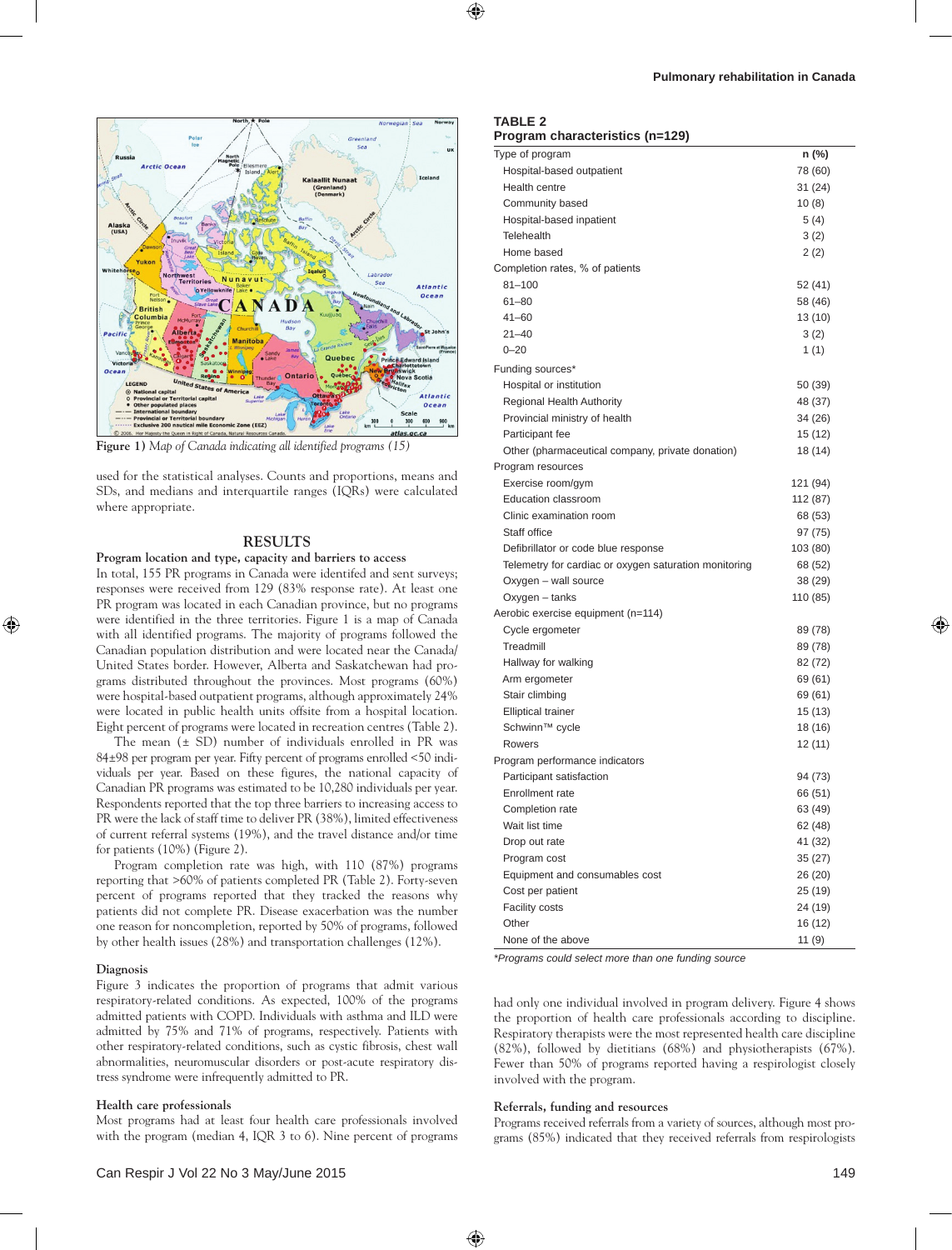

**Figure 2)** *Program-reported barriers to increasing access to pulmonary rehabilitation (PR)*



**Figure 3)** *Percentage of programs who report admitting patients with different respiratory-related diagnoses. ARDS Acute respiratory distress syndrome; COPD Chronic obstructive pulmonary disease; ILD Interstitial lung disease*

or family physicians. Other common referral sources were respiratory therapists (referred patients to 52% of programs), physiotherapists (referred patients to 32% of programs) and patients (self-referral to 52% of programs). Once referred, wait list times to start PR were variable. Fifty-five percent of programs had a waitlist time of  $\geq 7$  weeks, and 22% had a wait list time of ≥12 weeks. Funding for PR came from a variety of sources, including hospitals, health authorities, provincial ministries of health, participant fees, pharmaceutical companies and local donations (Table 2). Seventy-five percent of programs identified only a single funding source.

Most programs had an exercise gym and other equipment for PR program delivery (Table 2). Of note, 10% of programs did not have any access to supplemental oxygen. Not all programs had access to a defibrillator or 'code blue' response team. Eighty-nine percent of programs had a cycle ergometer and/or a treadmill for exercise, whereas elliptical trainers and rowers were less available.

#### **Exercise and education components**

Most (83%) programs provided two to three exercise sessions per week, with a median time of 1.5 h per exercise session. The duration of the programs ranged from one week to programs that did not discharge their patients; 44% of programs were six to eight weeks in duration and 37% were nine to 12 weeks in duration. In programs that discharged patients, the median total number of exercise classes per program session was 20 (IQR 16 to 24).

Figure 5 illustrates the different education topics offered by the PR programs. Overall, there was consistency in the topics offered



**Figure 4)** *Health care professionals involved in pulmonary rehabilitation programs*



**Figure 5)** *Education topics provided by programs*

by programs because >80% offered education in topics considered essential in PR, including understanding chronic lung disease, medications, breathing control and oxygen therapy. The topics least discussed were heart health (provided by 48% of programs); falls prevention (provided by 58% of programs); understanding diagnostic tests (provided by 69% of programs); and advance care planning (provided by 78% of programs). Seventy-five percent of programs had a certified respiratory educator associated with the program who provided at least one educational session.

Regarding the use of written action plans, advance care directives, and written 'code status' orders, 78% of programs reported that patients receive a written action plan; 23% of programs reported that patients have a written advance care directives; and 16% of programs report that patients have a written code status order.

#### **Follow-up and maintenance components**

Seventy percent of programs provided a follow-up assessment after discharge. Of these, 63% assessed exercise, 71% assessed knowledge and dyspnea, 62% assessed health-related quality of life, and 28% assessed pulmonary function and health care utilization. Forty-seven percent of programs offered an ongoing exercise maintenance class; of these, 42% (24 programs) also offered ongoing education sessions.

#### **Program performance indicators**

Table 2 itemizes the program performance indicators collected by the PR programs. Participant satisfaction was the most commonly collected indicator (73%), followed by completion rate and wait list time (49% and 48%, respectively). Nine percent of programs did not collect data on any program performance indicator.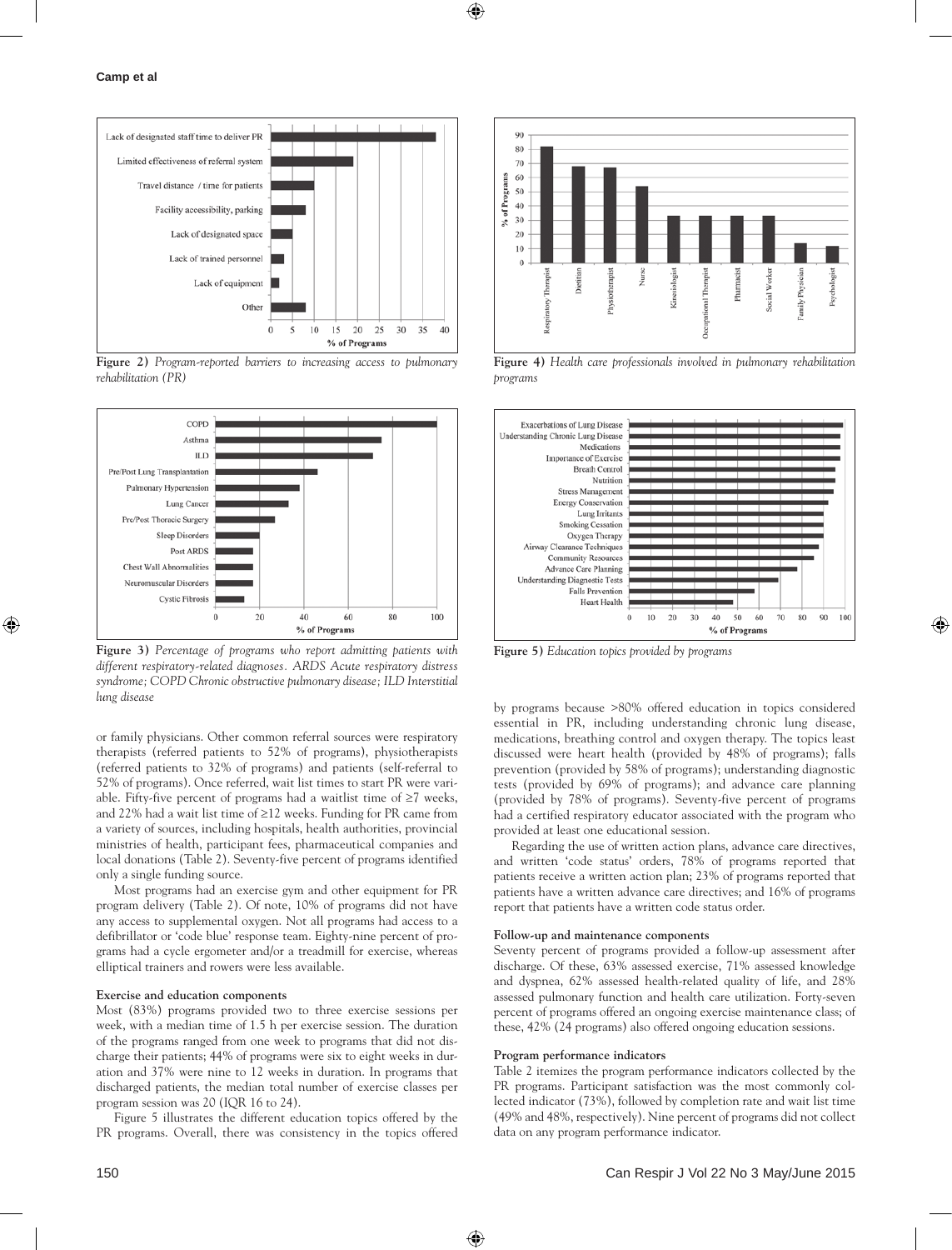## **DISCUSSION**

The present article reports the third national PR survey conducted in Canada. Previous surveys (8,9) provided details on program characteristics and highlighted the extremely low total capacity of PR programs to enrol individuals with chronic lung disease who need this care. In the present survey, we contacted all hospitals to identify programs. We also contacted rehabilitation programs identified by the Canadian Lung Association and extended the search to include PR programs in public health units and recreation centres. We identified 155 facilities that offered PR programs, an increase from 60 facilities in 2005. The national capacity of the programs continues to be low, with just over 10,000 individuals admitted annually. The 2009- 2011 Canadian Health Measures Survey estimated that 13% of Canadians between 35 and 79 years of age have COPD; 7% in that age group have at least moderate disease, as indicated by spirometry (16). Based on 2011 census measures of the Canadian population (17), the prevalence of COPD is estimated to be 2.5 million adults, with an estimated 1.3 million having moderate disease. Therefore, based on these estimates and our calculation of the total capacity of programs, approximately 0.4% of all Canadians with COPD and 0.8% of Canadians with moderate to severe COPD have access to a PR program.

Although the total number of programs and absolute number of patients admitted has increased, our estimated capacity is much less than the 1.2% reported by Brooks et al (9) in 2007. One reason for this is that the number of Canadians estimated to have a diagnosis of COPD has increased (18) and the number of available programs cannot meet this demand. In addition, the COPD prevalence estimates in the previous reports were based on the Canadian Community Health Survey, which uses self-reports of diagnosis to estimate prevalence, and is considered to be an underestimate of the true prevalence of COPD. The Canadian Health Measures Survey conducts field spirometry tests and, therefore, its estimates of COPD prevalence are likely more accurate. The low capacity of PR in Canada is in sharp contrast to cardiac rehabilitation, where a recent position paper (19) by the Canadian Association of Cardiac Rehabilitation and the Canadian Cardiovascular Society noted that 34% of high-risk cardiac patients were referred to Ontario cardiac rehabilitation programs. The authors also noted that in New Brunswick, 19% of eligible cardiac patients complete rehabilitation.

Although most programs continue to be located in acute or ambulatory care hospitals, there are now telehealth-, home-, community centre- and health unit-based programs. This is in contrast to PR delivery in the United States, where the majority of American Association of Cardiovascular and Pulmonary Rehabilitation-accredited programs are hospital-based (95%) with only 5% of programs in alternative locations (12). While the diversity of program locations in Canada likely increases the capacity of PR in smaller communities, there is little research investigating the safety and effectiveness of PR outside larger hospital settings where there is access to multidisciplinary teams, extensive equipment and specialist care. For example, we found that 10% of programs did not have available supplemental oxygen and only 80% had access to a defibrillator or 'code blue' response team. However, research on PR delivery outside of hospital settings is emerging. Stickland et al (11) compared telehealth PR with traditional PR in Alberta and reported similar benefits in exercise and quality of life outcomes in both groups. Maltais et al (20) reported similar patient benefits following PR delivered in a home setting compared with PR delivered in a supervised health care setting. PR offered via telehealth, community centres or health units, with support from larger centres, may offer an attractive solution for some communities, especially as one in 10 programs in Canada are staffed by just one health care professional. Although there are no Canadian-specific guidelines for PR program delivery, the American Association of Cardiovascular and Pulmonary Rehabilitation require at least two health care professionals to be present during PR exercise sessions (21). However,

with more health unit, telehealth and home programs emerging, it is important to consider how supervision will be performed in those settings. There may be a need for enhanced screening of patients to ensure the safety of exercise away from a hospital setting.

Patients with ILD were admitted to most programs in Canada. This is similar to the findings reported by Spruit et al (13) and Garvey et al (12), who noted that the proportion of patients with ILD was as high as or higher than those with asthma. Despite this, there are no specific PR guidelines for individuals with ILD. Emerging evidence indicates that PR is beneficial and has long-term effects in individuals with ILD (3). However, these patients often have severe hypoxemia with exercise, and may have concomitant pulmonary hypertension, which makes exercise safety and ongoing research in this area a priority.

There was consistency in the education topics offered by PR programs and new topics such as falls prevention and heart health are emerging. This may be in response to the growing evidence on the impact of multimorbidities in COPD (22) and other chronic lung diseases. It was encouraging to observe the large proportion of programs that included written action plans; however, although advance care planning was discussed by 78% programs in the education sessions, only 23% of programs reported that their participants had an advance care directive in place. Continued professional development to enable PR staff to assist patients with this important aspect of chronic disease management may be necessary to bridge this gap.

There were several strengths and limitations of the present study. A key strength was the careful identification of all PR programs in Canada, including those located in smaller hospitals, public health units or recreation centres. It is possible that we did not identify all PR programs in recreation centres because we relied on word-ofmouth and Internet searches to identify programs in those settings. Another strength was the very high response rate of 83%, which is in contrast to the rate of 13% reported by Garvey et al (12) in the United States study. Therefore, although the absolute number of PR programs was low compared to that reported by Garvey et al (12) and Spruit et al (13), we are confident that our results are generalizable to all PR programs in Canada. This survey was very comprehensive and covered the key aspects of PR (the first section of which is reported here). However, all the information we collected was at the program level. We did not collect any patient-level data and cannot comment on the effectiveness of programs in the Canadian setting. Future work should focus on an audit of programs to investigate whether programs use evidence-based best practices for program delivery and generate expected patient benefits. Finally, our initial inclusion criteria included programs that offered more than one supervised exercise session, so that home-based PR programs would not be excluded. Although the Canadian Thoracic Society's PR guidelines recommend 12 sessions of supervised exercise, there are no specific guidelines regarding the number of supervised sessions required for home-based or telehealth programs. Future recommendations for supervision of exercise may need to be reconsidered as telehealth and alternative modes of PR evolve.

#### **conclusions**

We conducted a comprehensive study of PR programs in Canada and found that although the actual capacity of PR has increased since 2007, it has not kept pace with the demand for this care for COPD and other chronic respiratory disease patients, with only 0.4% of Canadians with COPD having access. Encouragingly, the survey demonstrates that PR is moving into non-hospital-based settings, which may improve access to programs in the future; more research is needed to identify best practices in these settings.

**ACKNOWLEDGEMENTS:** The authors acknowledge Christen Chan, Valerie Chabot and Bruno Lemire for assistance with survey development and participant recruitment. Dr Pat Camp is a Michael Smith Foundation for Health Research Scholar.